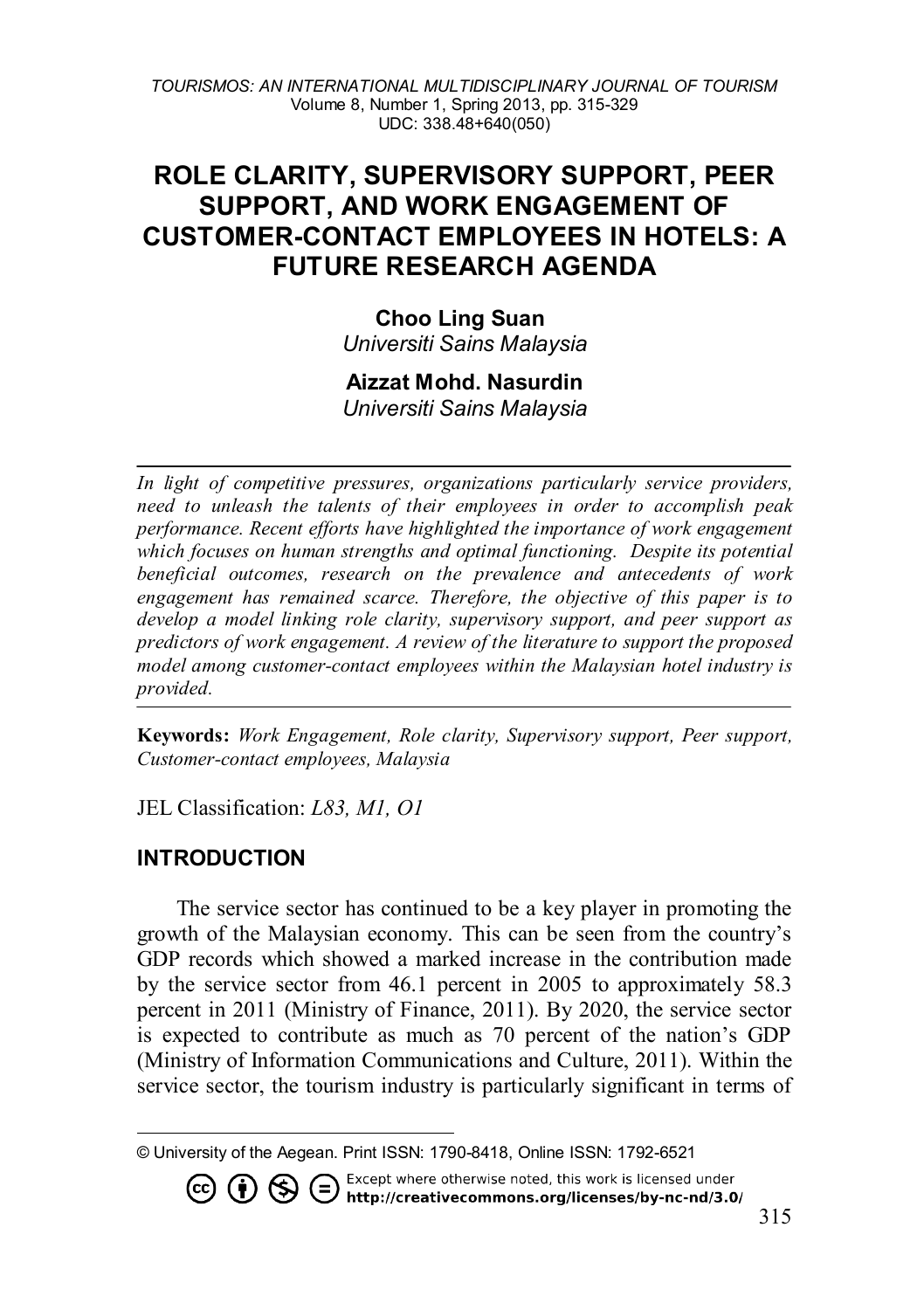providing employment opportunities to the nation's workforce and generating national income. For instance, in 2009, the tourism industry employed about 14 percent of the total workforce and generated a total of RM36.9 billion to Malaysia's Gross National Income (GNI) (Ministry of Information Communications and Culture, 2011). The growth of the tourism industry can be attributed to the increasing trend in the number of tourist arrivals to Malaysia. For instance, the number of tourist arrivals to Malaysia soared from 7.4 million in 1990 to 16.4 million in 2005 and 24.6 million in 2010 (Tourism Malaysia, 2011b). It is also envisaged that by 2020, the tourism industry will be able to contribute as much as RM103.6 billion in GNI, with arrivals of 36 million tourists (Ministry of Information Communications and Culture, 2011). Given the significant contribution made by this sector, tourism has been listed as one of the National Key Economic Areas (NKEA) under the  $10<sup>th</sup>$  Malaysia Plan. During the five year period of the  $10<sup>th</sup>$  Malaysia Plan (2011-2015), the government aims to improve the country's position to be within the top ten in terms of global tourism receipts and to increase the sector's contribution by 2.1 times, contributing a total of RM 115 billion in receipts and creating approximately 2 million jobs (Economic Planning Unit, 2010). To accomplish this goal, one of the key strategies would be to enhance the quality of tourism products and services.

Within the tourism industry, hotels represent key service providers (Baum & Mudambi, 1999; Hayes & Ninemeier, 2007; Ministry of Information Communications and Culture, 2011). In Malaysia, the remarkable increase in tourist arrivals over the years has resulted in the rapid development and construction of hotels, thereby, increasing the supply of rooms for accommodation. Specifically, the number of hotels in Malaysia has risen from 2269 units in year 2005 to 2367 in year 2010. Similarly, the number of room supply has increased from 155, 256 units in 2005 to 168,497 units in 2010 (Tourism Malaysia, 2011a) . One option in which hotels can continue to support the growth of the tourism industry in terms of attracting new customers or retaining existing ones is through the provision of superior service quality. As noted by Bienstock, DeMoranville, and Smith (2003), employees particularly those at the frontline who make direct contact with the customers, represent the lifeblood of a service organization. This line of thought is especially true for hotels which are labor-intensive (Baum & Mudambi, 1999; Hayes & Ninemeier, 2007). According to Lee, Nam, Park, and Lee (2006), if customers' perceived the level of service provided by service providers exceeded their expectation, they are bound to be satisfied, and in turn, lead to retention. On the other hand, when customers' experience during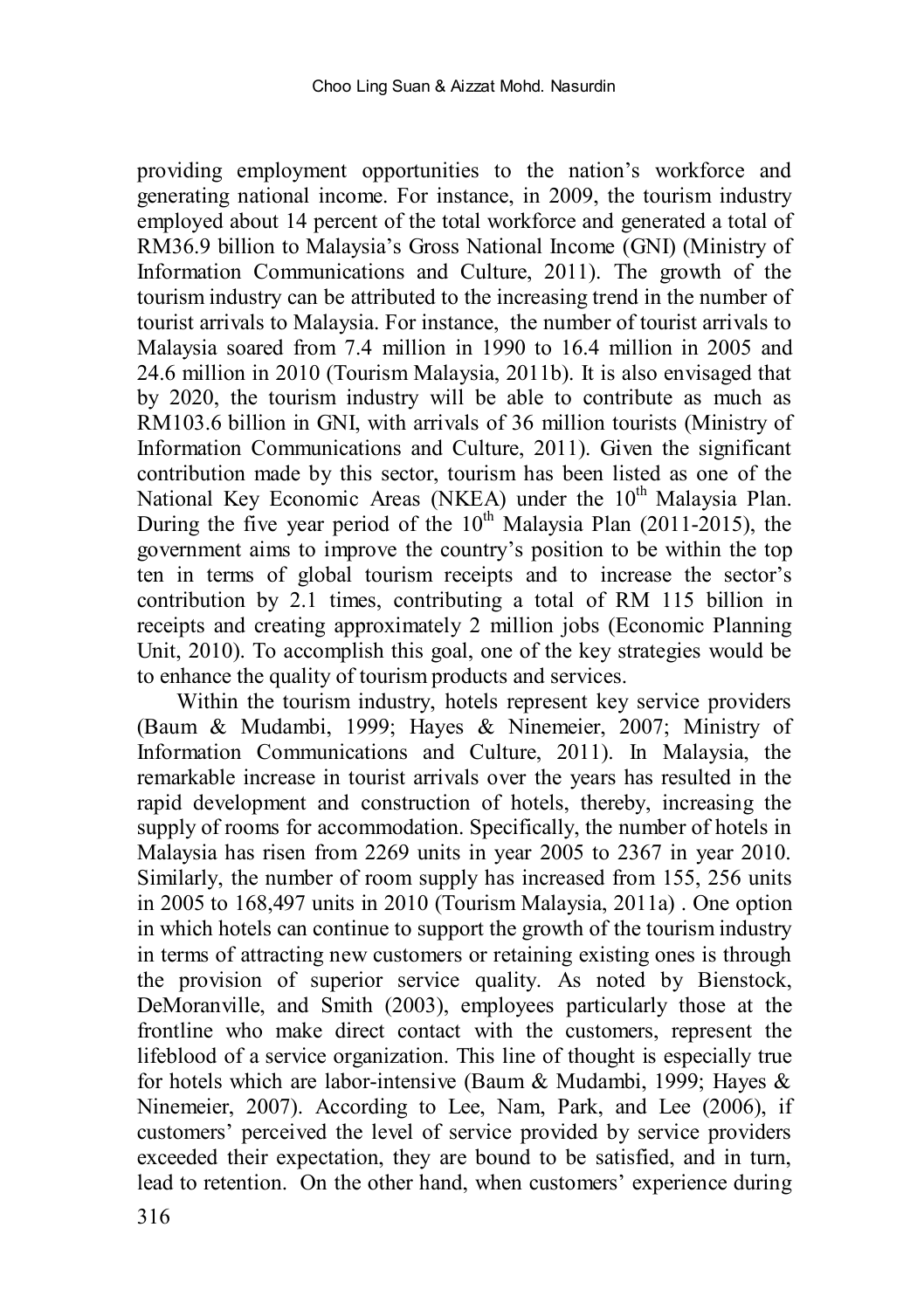the service encounter are judged to be unfavorable, they are likely to feel dissatisfied, leading to poor perceptions of service quality (Markovic & Raspor, 2010; Yoo & Park, 2007).

In the context of hotels, some researchers (such as: Baum  $\&$ Mudambi, 1999; Hayes  $\&$  Ninemeier, 2007) asserted that a customer's decision to stay or not to stay in the hotel during their next visit depends on their satisfaction with the quality of service they received. Since frontline customer-contact employees represent the organization during service delivery, their attitudes and behaviors play a vital role in influencing customers' evaluation of service quality and subsequent satisfaction (Bettencourt & Brown, 2003; Bettencourt, Gwinner, & Meuter, 2001; Hartline & Ferrell, 1996; Lee, et al., 2006; Schneider & Bowen, 1985; Yang, 2010).One such favorable attitude is work engagement. In fact, it has been widely acknowledged that work engagement among service employees is one of the mechanisms in stimulating beneficial workplace behaviors such as work performance (Armir & Buckley, 2009; Bakker, Demerouti, & Verbeke, 2004; Halbesleben & Wheeler, 2008), organizational citizenship behavior (Armir & Buckley, 2009; Halbesleben, Harvey, & Bolino, 2009; Meredith & Oriel, 2010), and extra-role service behavior (Carolina, Vicente, Jose´, Jose´, & Russell, 2008; Salanova, Agut, & Peiro, 2005). Employees who are engaged in their work are likely to be more energetic, more dedicated, and more absorbed in their jobs (Schaufeli & Bakker, 2004). The findings by Salanova et al. (2005) provided empirical support for the positive relationship between work engagement and service delivery quality, which in turn, lead to greater customer loyalty. Likewise, Xanthopoulou, Bakker, Demerouti and Schaufeli (2009) found that when employees' attention are focused on their jobs, they are likely to perform well in their service encounter, which in turn, result in higher customer satisfaction. For hotels, such favorable responses by customers are likely to generate better profit margin.

In recent years, numerous researches have been conducted on the predictors of work engagement. However, these studies were mostly centered on developed countries such as the United States (Britt, 2003; May, Gilson, & Harter, 2004), Netherlands (Schaufeli & Bakker, 2004; Xanthopoulou, Bakker, Demerouti, & Schaufeli, 2007), Germany (Weigl, Hornung, Parker, Petru, Glaser, & Angerer, 2010), Spain (Salanova, et al., 2005), Finland (Hakanen, Bakker, & Schaufeli, 2006; Mauno, Kinnunen, & Ruokolainen, 2007), Greece (Xanthopoulou, et al., 2009), Norway (Martinussen, Richardsen, & Burke, 2007), and Australia (Parker, Jimmieson, & Amiot, 2010). These studies were conducted within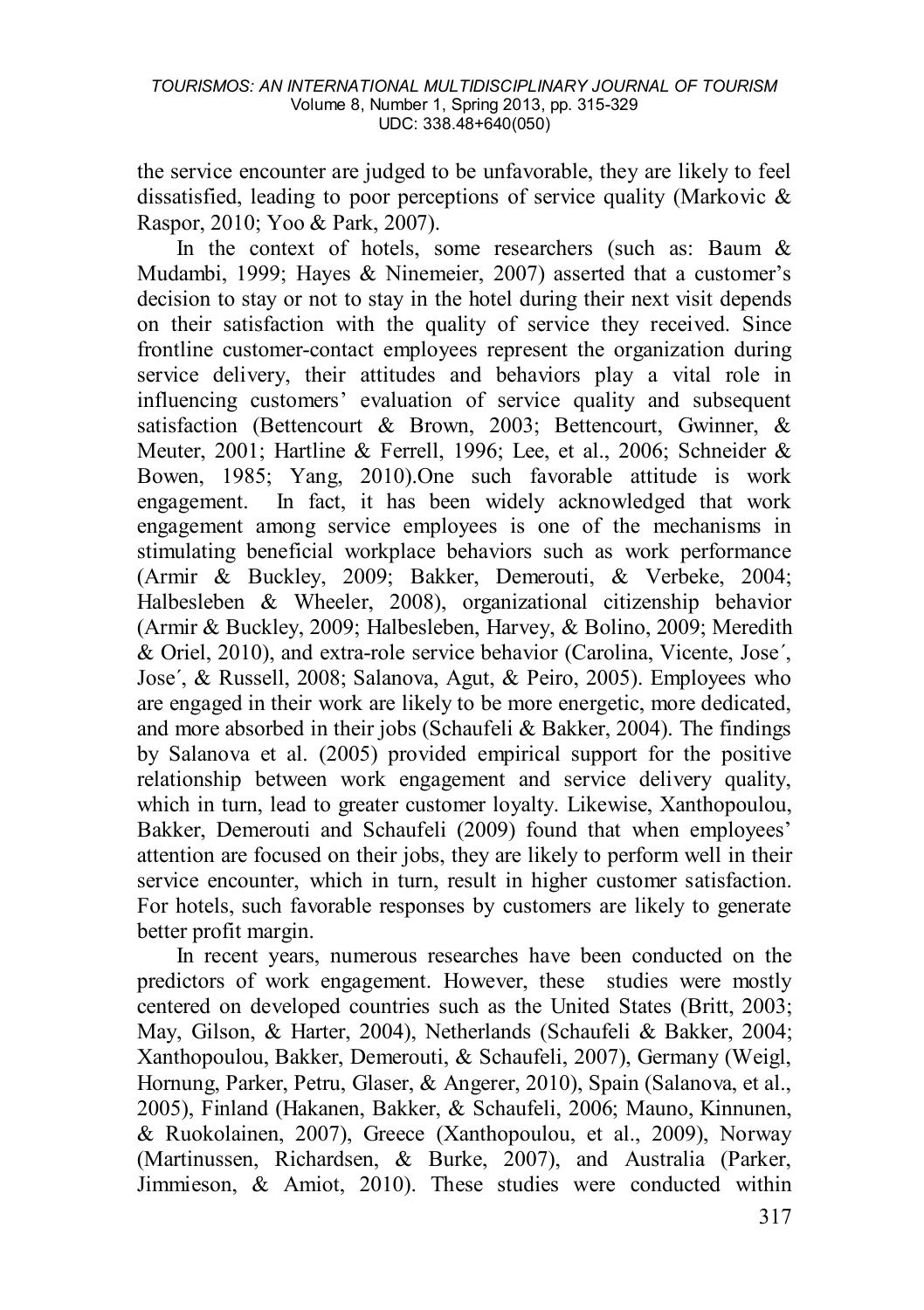specific service industries such as insurance, healthcare, airline, and education. The predictor variables focused on two types of resources: job resources and personal resources. Job resources examined were confined to those at the organizational level (e.g. supervisory coaching), interpersonal level (e.g. social support from supervisors and colleagues), and task level (e.g. autonomy and job control). The personal resources investigated include self- efficacy, optimism, hope, and resilience. On the other hand, studies on the work engagement construct among employees in developing countries have been limited except for the work of a few scholars (e.g. Armir & Buckley, 2009; Karatepe & Olugbade, 2009; Siu, Lu, Brough, Lu, Bakker, Kalliath, O'Driscoll, Phillips, Chen, Lo, Sit, & Shi, 2010). However, the job resources that were examined in these studies were restricted to only those at the organizational level, interpersonal level, and task level. Specifically, Karatepe and Olugbade (2009) investigated the relationship between job resources (supervisor support) and personal resources (self-efficacy and trait competitiveness) and work engagement among a sample of hotel frontline employees in Nigeria. Armir and Buckley (2009), however, examined the role of work engagement in mediating the relationship between trust in leader (i.e. school principal) and work outcomes (in-role performance, OCB, and learning goal orientation) among teachers in Pakistan. Likewise, Siu et al. (2010) studied the mediating role of work engagement in the relationship between several job resources (organizational policies, supervisor support, peer support, job autonomy, and family support) and workfamily enrichment among employees in China's healthcare industry. In the case of Malaysia, Abdul Hamid and Yahya (2011) conducted an empirical study on the relationship between person-job fit and personorganization fit and work engagement among a sample of engineers working in semiconductor companies in Malaysia. They concluded that there is a significant relationship between both forms of fit (person-job and person-organization) and employees' work engagement. Nevertheless, despite the growing attention given to work engagement, research in this area is still in its infancy in Malaysia (Abdul Hamid & Yahya, 2011). Given the fact that: customer-contact employees are crucial in delivering superior service quality to hotels' customers (Hartline & Ferrell, 1996), there has been a lack of studies on work engagement within the hospitality industry (Karatepe & Olugbade, 2009), and the growing need to attract more tourists to Malaysia, an understanding of the predictors of work engagement among customer-contact hotel employees is relevant. Therefore, the purpose of this paper is to review the literature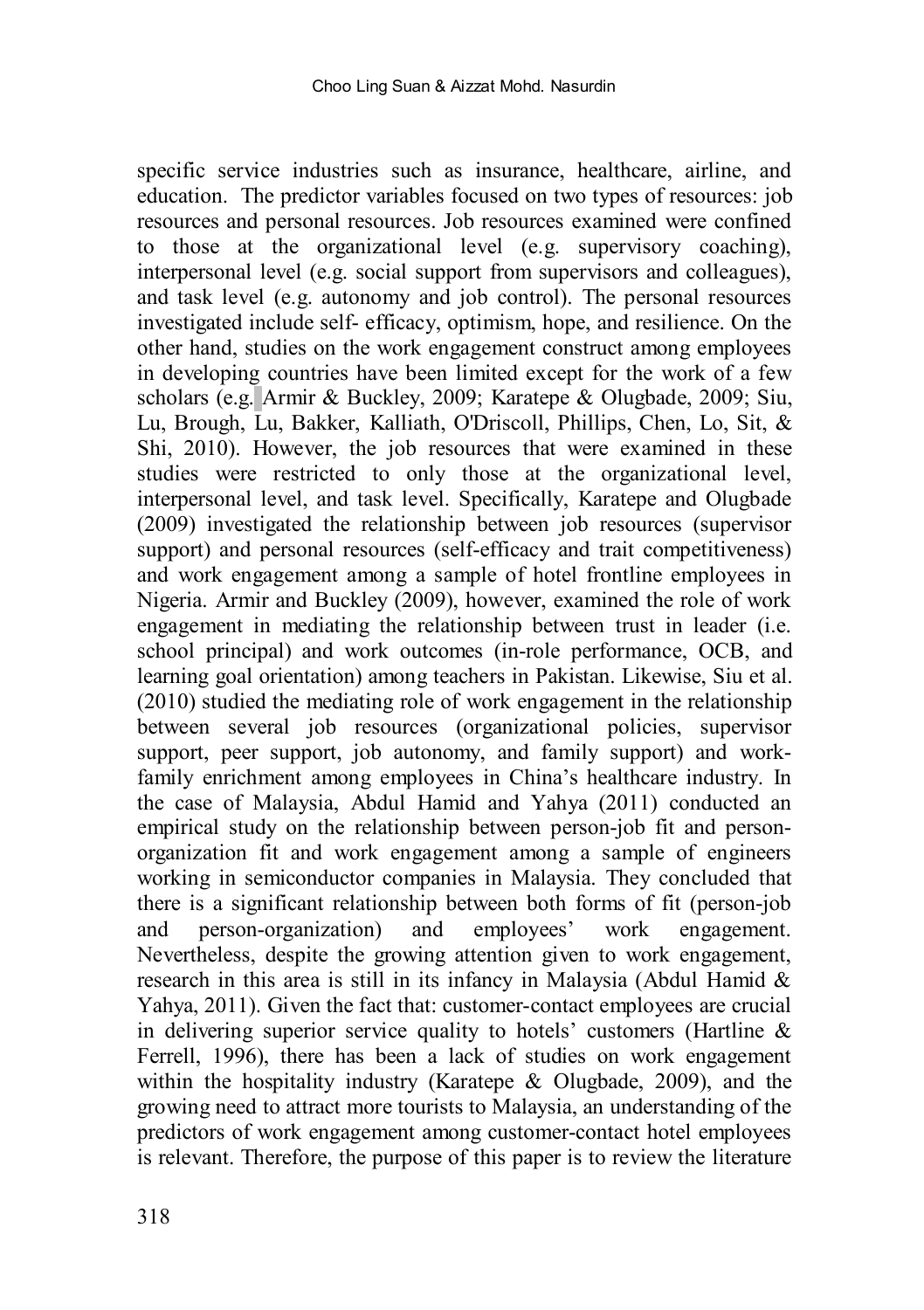and ultimately propose a model linking job resources and work engagement.

# **LITERATURE REVIEW**

#### **Work engagement**

There are many views concerning work engagement. Schaufeli and Bakker (2004) viewed work engagement as a motivational construct. They defined work engagement as a "positive, fulfilling, work-related state of mind that is characterized by vigor, dedication, and absorption". According to Schaufeli and Bakker (2004), vigor refers to high levels of energy and mental resilience while working, the willingness to invest effort in one's work, and persistence in the face of difficulties. Dedication relates to one's sense of significance, enthusiasm, inspiration, pride, and challenge (Schaufeli & Bakker, 2004). Absorption is characterized as being fully concentrated, and happily engrossed in one's work whereby time passes quickly and one has difficulties with detaching oneself from work (Schaufeli & Bakker, 2004). Schaufeli, Bakker, and Salanova (2006) argued that work engagement is not a momentary and specific state but rather a persistent and pervasive affective-cognitive state of mind. Work engagement is different from workaholism in the sense that the former relates to positive psychological aspects of an individual whereas the latter implies a negative phenomenon with dysfunctional consequences. Specifically, engaged worker viewed work as fun unlike their workaholic counterparts who are obsessed (Bakker, Schaufeli, Leiter, & Taris, 2008). Although some scholars (e.g., May, et al., 2004; Robinson, Perryman, & Hayday, 2004) argued that there has been some overlap between work engagement and other motivational constructs such as job satisfaction, organizational commitment, and job involvement, an array of research findings have shown that work engagement is a multidimensional and distinct construct comprising of vigor, dedication, and absorption (Hallberg & Schaufeli, 2006; Koyuncu, Burke, & Fiksenbaum, 2006; Schaufeli & Bakker, 2004).

#### **Resources as antecedents of work engagement**

According to the Conservation of Resource theory (COR) (Hobfoll, 2002), resources are those objects, personal characteristics, conditions, or energies that are valued by the individual or that serve as a means for attainment of other resources. Hobfoll (2001) proposed that when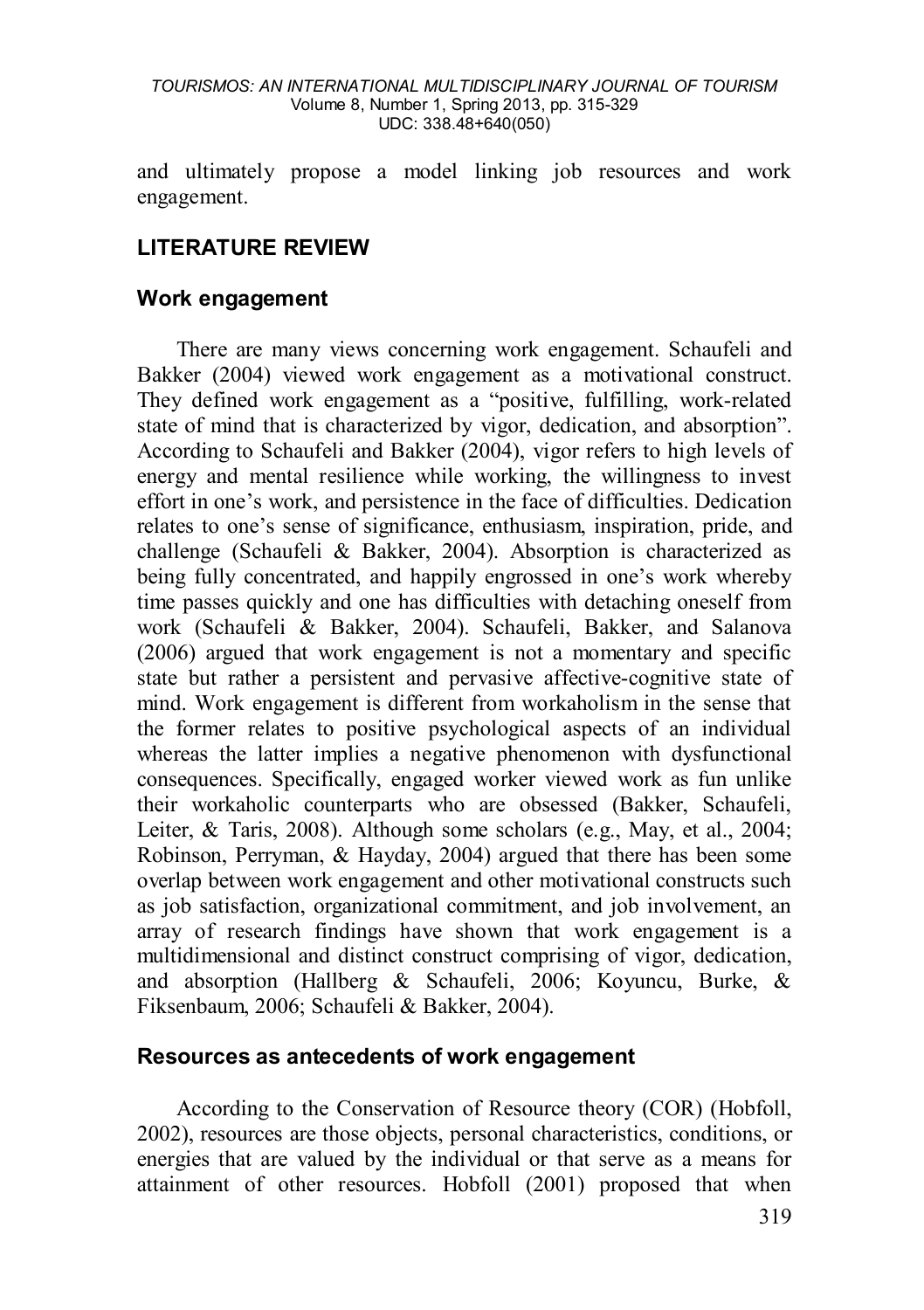resources are acquired, those resources will be invested to obtain additional resources. For example, when people developed skills at work, those skills are often invested in job performance in order to acquire other resources such as rewards and work status. In addition, COR theory suggested that employees will invest their resources in ways that will maximize their returns and in a manner that is most fitting with the specific resource invested. For instance, Hobfoll (2001) posited that resources that an individual gained from their job (i.e. job resources) are often reinvested in their workplace. Based on the COR theoretical underpinning, researchers in positive work psychology proposed that job resources will be positively related to work engagement. In particular, Bakker and Demerouti (2007) argued that job resources may be located at four levels: organizational level (e.g. pay, career opportunities, job security), interpersonal level (e.g. supervisor and co-worker support, team climate), organization of work level (e.g. role clarity and participation in decision-making ), and task level (e.g. skill variety, task identity, task significance, autonomy, and performance feedback). When individuals possess high level of job resources, they are likely to become more energetic, dedicated, and passionate about their work, all of which characterized high work engagement.

# **Customer-contact employees' job resources as the key antecedent of work engagement**

Job resources have been defined as those physical, social, psychological, or organizational aspects of the job that are instrumental in achieving work goals, able to reduce job demands and the associated physiological and psychological costs, and able to promote personal growth, learning, and development (Bakker, Hakanen, Demerouti, & Xanthopoulou, 2007). According to Bakker and Demerouti (2007), job resources are not only necessary to deal with job demands, but they are also important in their own right due to their motivational potential. As intrinsic motivators, job resources help meet human needs and enhance the individual's growth and development. Likewise, as extrinsic motivators, job resources assist employees in meeting their work goals. As boundary spanners who perform on the "front stage" of the organization, the possession of greater job resources is deemed valuable in improving service delivery. In line with the suggestion made by Bakker et al. (2010) the motivational effect of job resources are bound to make frontline, customer-contact employees become more energetic, resilient, dedicated, and absorbed in their task activities. Such favorable attributes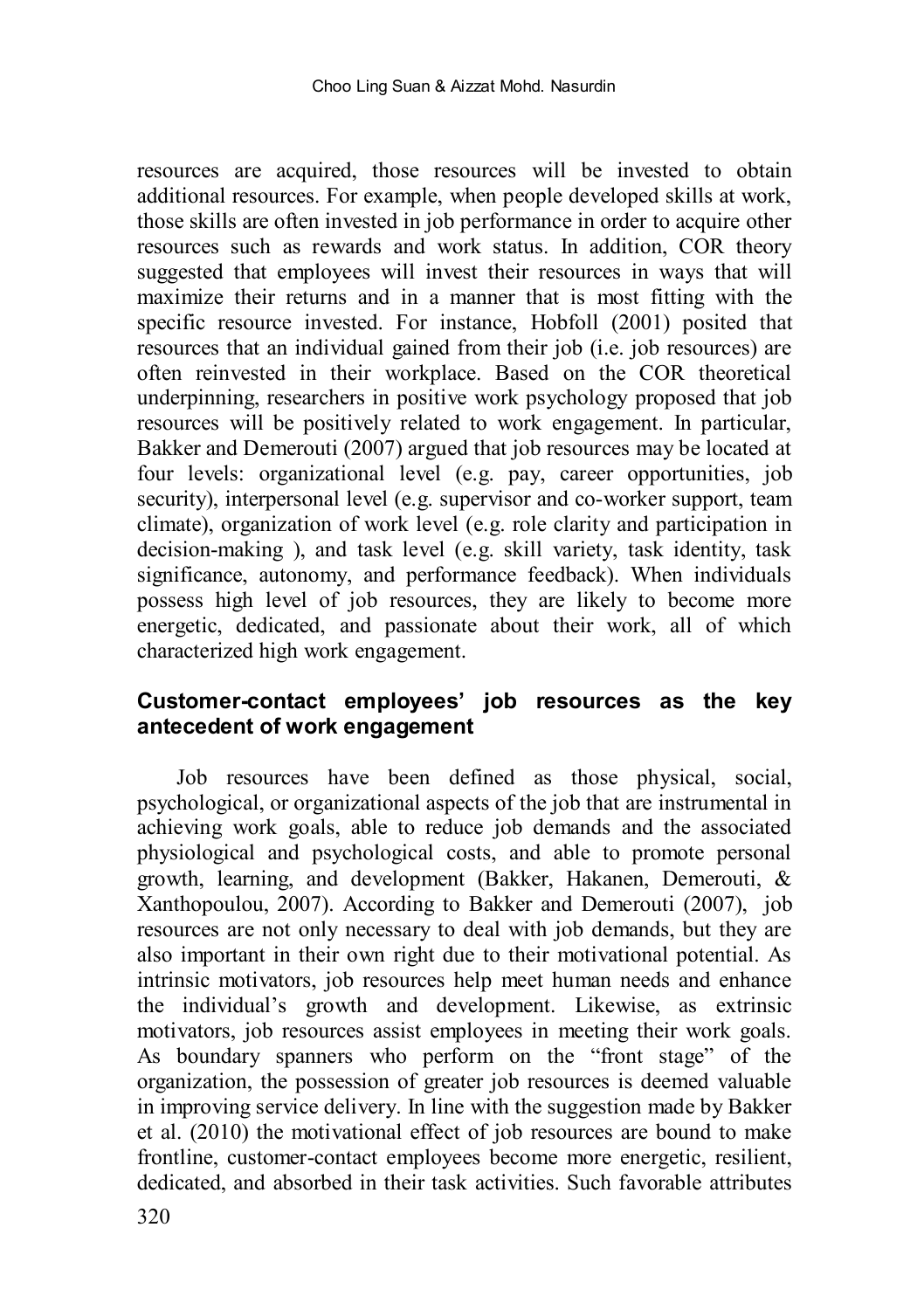will ultimately result in beneficial behavioral outcomes leading to greater service performance. Findings from previous studies (Britt, 2003; Hakanen, et al., 2006; Karatepe & Olugbade, 2009; Martinussen, et al., 2007; Mauno, et al., 2007; Parker, et al., 2010; Salanova, et al., 2005; Schaufeli & Bakker, 2004; Weigl, et al., 2010; Xanthopoulou, et al., 2007, 2009) demonstrated that job resources located at the four levels: organizational level (i.e. training, technology, supervisory coaching); interpersonal level (i.e. social support from supervisor and colleagues); task level (i.e. performance feedback, job control, autonomy) and the organization of work level (i.e. role clarity) were able to foster employee work engagement. Hence, our first proposition is presented as follows:

## *Proposition 1: Job resources of the customer-contact employees will be positively related to their work engagement.*

As boundary spanners who have to deal with the needs and wishes of customers promptly, resources at the organization of work level (role clarity) and interpersonal level (supervisory support and peer support) would be considered important in fostering work engagement.

## **Role clarity and work engagement**

Role clarity refers to the extent to which an employee receives and understands information required to perform his/her job (Kelly & Richard, 1980). Role clarity is perceived by frontline employees as having a positive effect on their job satisfaction, organizational commitment, and job performance (de Ruyter, Wetzels, & Feinberg, 2001). On the other hand, when workers lack role clarity, they tend to experience negative feelings such as job tension and dissatisfaction (Kahn, Donald, Robert, Snoek, & Rosenthal, 1964; Kelly & Richard, 1980). In service settings, role clarity provides an opportunity for customer-contact employees to act quickly to serve their customer during the service encounter without having to refer to their superiors for advice. Such prompt response is likely to delight customers leading to greater satisfaction. Terje, Göran, and Sander (2011) added that when there is a lack of role clarity among customer-contact employees, negative outcomes are likely to occur such as the concerned employee may mislead customers by providing incorrect information, which leads to poor service quality experiences for the customers. Therefore, when customer-contact employees are clear on what they are supposed to do in their job, they are more likely to adopt a favorable attitude towards work in terms of exhibiting greater perseverance in handling job challenges and displaying higher dedication in serving their customers. In light of the above discussion, we posit that: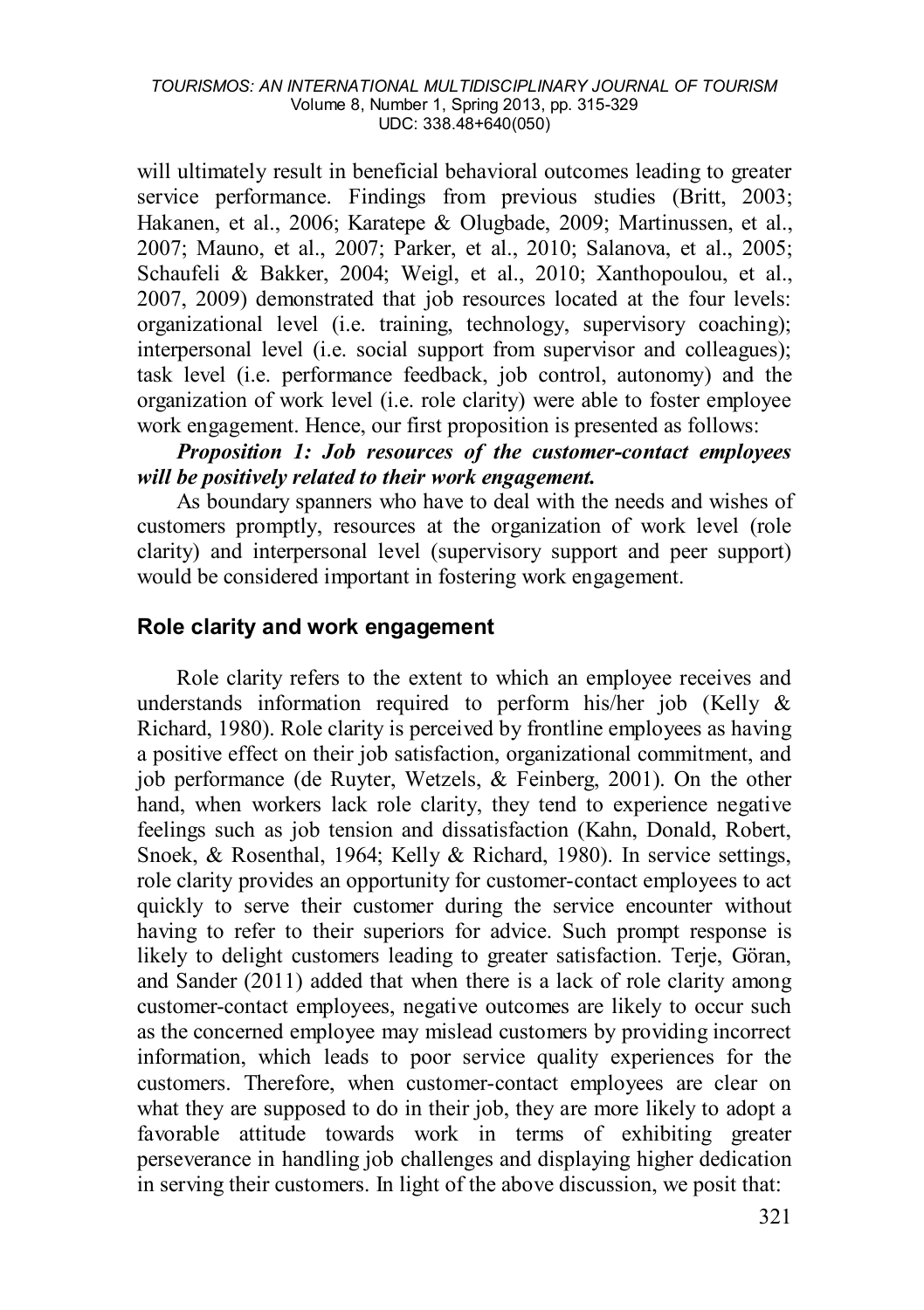### *Proposition 1a: There will be a positive relationship between role clarity and work engagement.*

#### **Supervisory support and work engagement**

Supervisory support is defined as the positive work interaction between a supervisor and his/her subordinate (Bhanthumnavian, 2003). According to Bhanthumnavian (2003), in the workplace, support from the supervisor can come in three forms: emotional support (i.e. showing empathy, acceptance, and care); informative support (i.e. giving feedback or guidance in work), and material support (i.e. preparing budget, aids, resources, and tangible assistance that are related to work to improve the subordinate's motivation, performance, and effectiveness). Previous studies provided empirical evidence on the effect of supervisory support on a person's attitude and behavior. For instance, Bakker et al. (2007) found that supervisor support is positively related to work engagement. In a recent study, Ugur and Emin (2010) discovered that supervisory support was positively related to job satisfaction and affective commitment but negatively related to turnover intentions. In the context of the service industry where customer-contact employees are likely to experience work pressures as a result of their interactions with customers who display varied emotions and behaviors (Karatepe, Yavas, & Babakus, 2007), supervisory support in terms of emotion, information, and materials, may act as a buffering mechanism in reducing their stress level. This is especially true for hotel employees since they are normally underpaid, have to typically work long hours, have to endure irregular schedules, and heavy workloads (Hayes & Ninemeier, 2007; Karatepe, et al., 2007). At the same time, supervisory support serves to motivate employees to perform better. For instance, proper feedback from one's supervisor would increase the likelihood of being successful in achieving future work goals, leading to higher engagement. Therefore, when customercontact employees perceived themselves to be recipients of their supervisor's support, they are more likely to develop a favorable work attitude by displaying resilience, dedication, and becoming engrossed in their work, all of which are bound to enhance service performance. Hence, it is proposed that:

*Proposition 1b: There will be a positive relationship between supervisory support and work engagement.*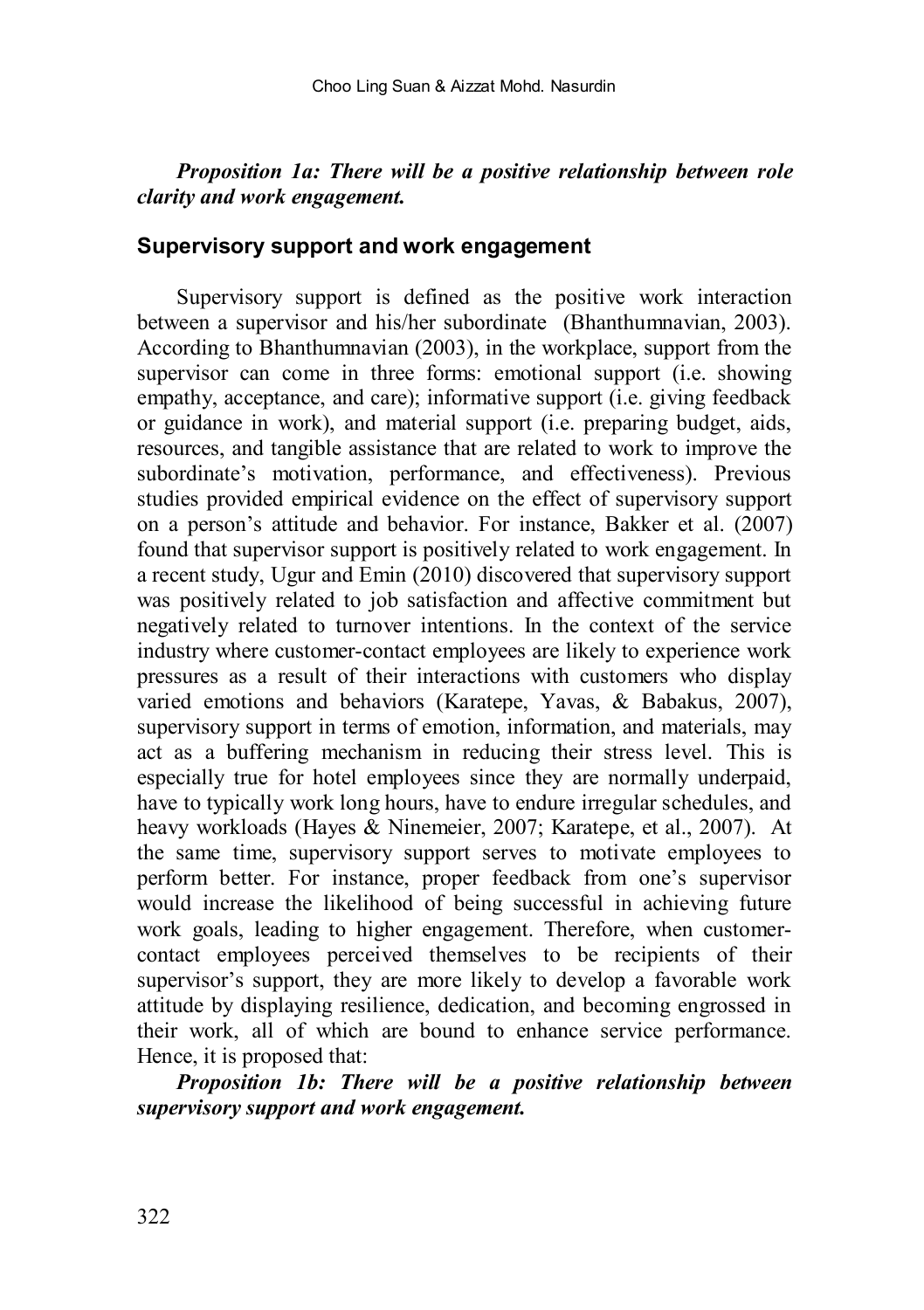### **Peer support and work engagement**

House (1981) defined peer support as the degree to which employees perceived that they have received affective participation, empathy, liking or respect from their peers or colleagues. Past studies have shown that peer support can positively affect a person's work attitudes (He, Lai, & Lu, 2011; Xanthopoulou, Baker, Heuven, Demerouti, & Schaufeli, 2008). Being labor-intensive, workers in service organizations do not work independently (Ma  $\&$  Ou, 2011). The delivery of quality services to customers will be dependent upon the collaborative efforts of the work teams especially those at the frontline. Support an employee receives from other members of the team (i.e. peer support) can be either instrumental, emotional, and informational (House, 1981). For instance, instrumental support from colleagues can help to get the work accomplished in time, and may alleviate the effect of work overload on strain (Van der Doef & Maes, 1999). Greater emotional support received from their peers in the form of respect, affective participation, and liking, would help reduce their feelings of pressure associated with their job demands. Meanwhile, informational support from peers which include feedback, formal and informal knowledge related to work that are being shared, are useful in assisting the particular worker perform his/her job effectively and efficiently. Therefore, when customer-contact employees perceived themselves to be recipients of their peers' support, they will be more likely to develop a favorable work attitude as a form of reciprocation through greater work engagement. Xanthopoulou et al. (2008) provided empirical evidence for the positive influence of peer support on work engagement. In their study within the airline industry, Xanthopoulou et al. (2008) discovered that flight attendants who experienced greater peer support were more engaged in their work. Accordingly, the following proposition is offered:

*Proposition 1c: There will be a positive relationship between peer support and work engagement.*

### **PROPOSED RESEARCH MODEL**

Based on the preceding discussion, and in relation to the COR theory, our proposed research framework is depicted in Figure 1 whereby three forms of job resources (role clarity, supervisory support, and peer support) are posited to predict work engagement.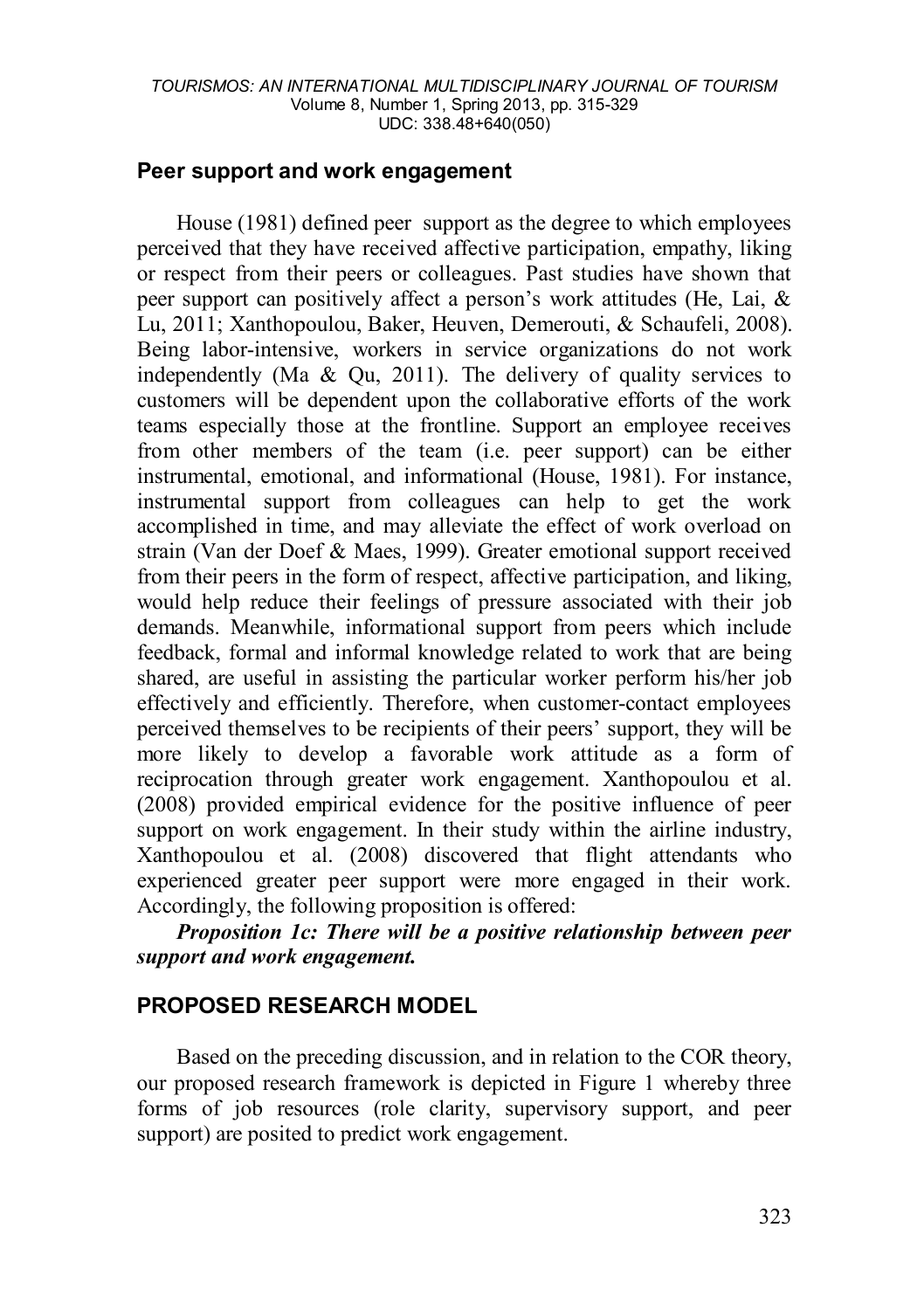**Figure 1** Proposed Research Model



## **CONCLUSION**

In the highly competitive hotel industry, superior service becomes one of the most critical elements for gaining a sustainable competitive advantage in the marketplace (Markovic & Raspor, 2010). One feasible way for hotels to achieve superior service quality is to ensure that their customer-contact employees are highly engaged in their work. Work engagement is characterized by vigor, dedication, and absorption in work. Since hotels are labor-intensive, employees especially those customercontact personnel play a significant role in ensuring superior service delivery. Engaged employees are bound to display a positive outlook toward their job and more willing to devote their time and effort in serving their customers, all of which, will lead to higher perceived service quality and ultimately greater customer satisfaction. A review of past literature provided support for the positive relationships between job resources and work engagement. Hence, a conceptual research model has been developed linking job resources (comprising of role clarity, supervisory support, and peer support) as potential predictors of work engagement.

#### **REFERENCES**

- Abdul Hamid, S.N. & Yahya, K.K. (2011). Relationship between person-job fit and person-organization fit on employees' work engagement: a study among engineers in semiconductor companies in Malaysia. Paper presented at the Annual Conference on Innovations in Business & Management.
- Armir, A.C. & Buckley, F. (2009). Linking trust in the principle to school outcomes: the mediating role of organization identification and work engagement. *Journal of Education Management,* Vol. 23, No.7, pp.574- 589.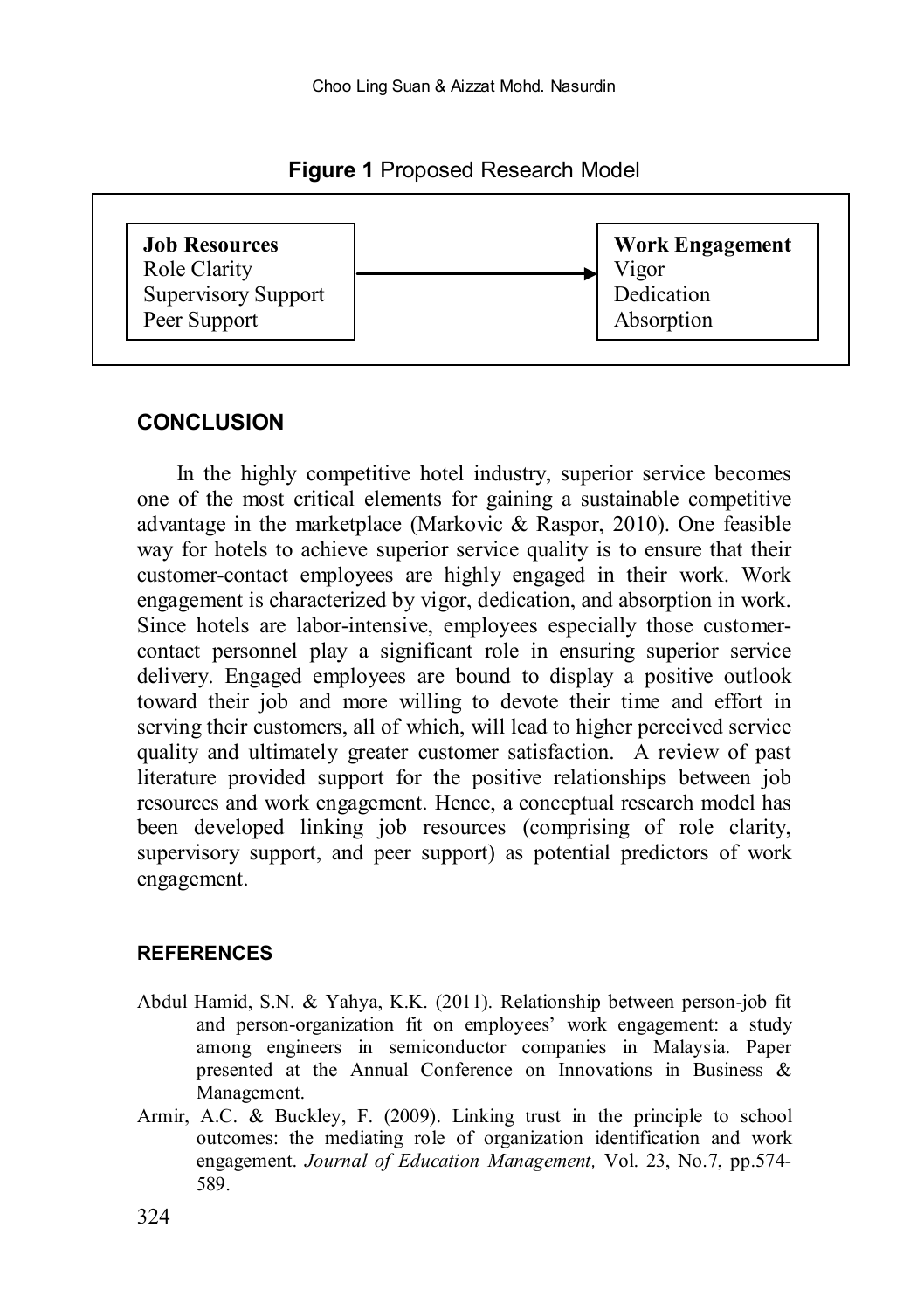- Bakker, A.B., Albrecht, S.L. & Leiter, M.P. (2010). Key questions regarding work engagement. *European Journal of Work and Organizational Psychology,*  Vol. 20, No.1, pp.4-28.
- Bakker, A.B. & Demerouti, E. (2007). The Job Demand-Resources model: state of the art. *Journal of Managerial Psychology,* Vol. 22, No.3, pp.309-328.
- Bakker, A.B., Demerouti, E. & Verbeke, W. (2004). Using the job demandsresources model to predict burnout and performance. *Human Resource Management,* Vol. 43, No.1, pp.83-104.
- Bakker, A.B., Hakanen, J.J., Demerouti, E. & Xanthopoulou, D. (2007). Job resources boost work engagement, particularly when job demands are high. *Journal of Educational Psychology,* Vol. 99, No.2, pp.274-284.
- Bakker, A.B., Schaufeli, W.B., Leiter, M.P. & Taris, T.W. (2008). Work engagement: an emerging concept in occupational health psychology. *Work & Stress,* Vol. 22, No.3, pp.187-200.
- Baum, T. & Mudambi, R. (1999). *Economic and Management Methods for Tourism and Hospitality Research*. England, John Wiley and Sons Ltd.
- Bettencourt, L.A. & Brown, S.W. (2003). Role stressors and customer-oriented boundary- spanning behaviors in service organizations. *Journal of the Academy of Marketing Science,* Vol. 31, No.4, pp.394–408.
- Bettencourt, L.A., Gwinner, K.P. & Meuter, M.L. (2001). A comparison of attitude, personality, and knowledge predictors of service-oriented organizational citizenship behaviors. *Journal of Applied Psychology,* Vol. 86, No.1, pp.29-41.
- Bhanthumnavian, D. (2003). Perceived social support from supervisor and group members' psychological and situational characteristics as predictors of subordinate performance in Thai work units. *Human Resource Development Quarterly,* Vol. 14, No.1, pp.79-97.
- Bienstock, C.C., DeMoranville, C.W. & Smith, R.K. (2003). Organizational citizenship behavior and service quality. *The Journal of Services Marketing,* Vol. 17, No.4/5, pp.357-378.
- Britt, T.W. (2003). Aspect of identity predict engagement in work under adverse conditions. *Psychology Press*, pp.31-45.
- Carolina, M., Vicente, M.N.T., Jose´, R., Jose´, M.P. & Russell, C. (2008). Organizational justice and extrarole customer service:the mediating role of well-being at work. *European Journal of Work and Organizational Psychology,* Vol. 17, No.3, pp.327-348.
- de Ruyter, K., Wetzels, M. & Feinberg, R. (2001). Role stress in call centers: its effects on employee performance and satisfaction. *Journal of Interactive Marketing (John Wiley & Sons),* Vol. 15, No.2, pp.23-35.
- Economic Planning Unit. (2010). Tenth Malaysia Plan (2011-2015). Http://www.epu.gov.my Accessed the 19<sup>th</sup> of January 2012.
- Hakanen, J.J., Bakker, A.B. & Schaufeli, W.B. (2006). Burnout and work engagement among teachers. *Journal of School Psychology,* Vol. 43, pp.495-513.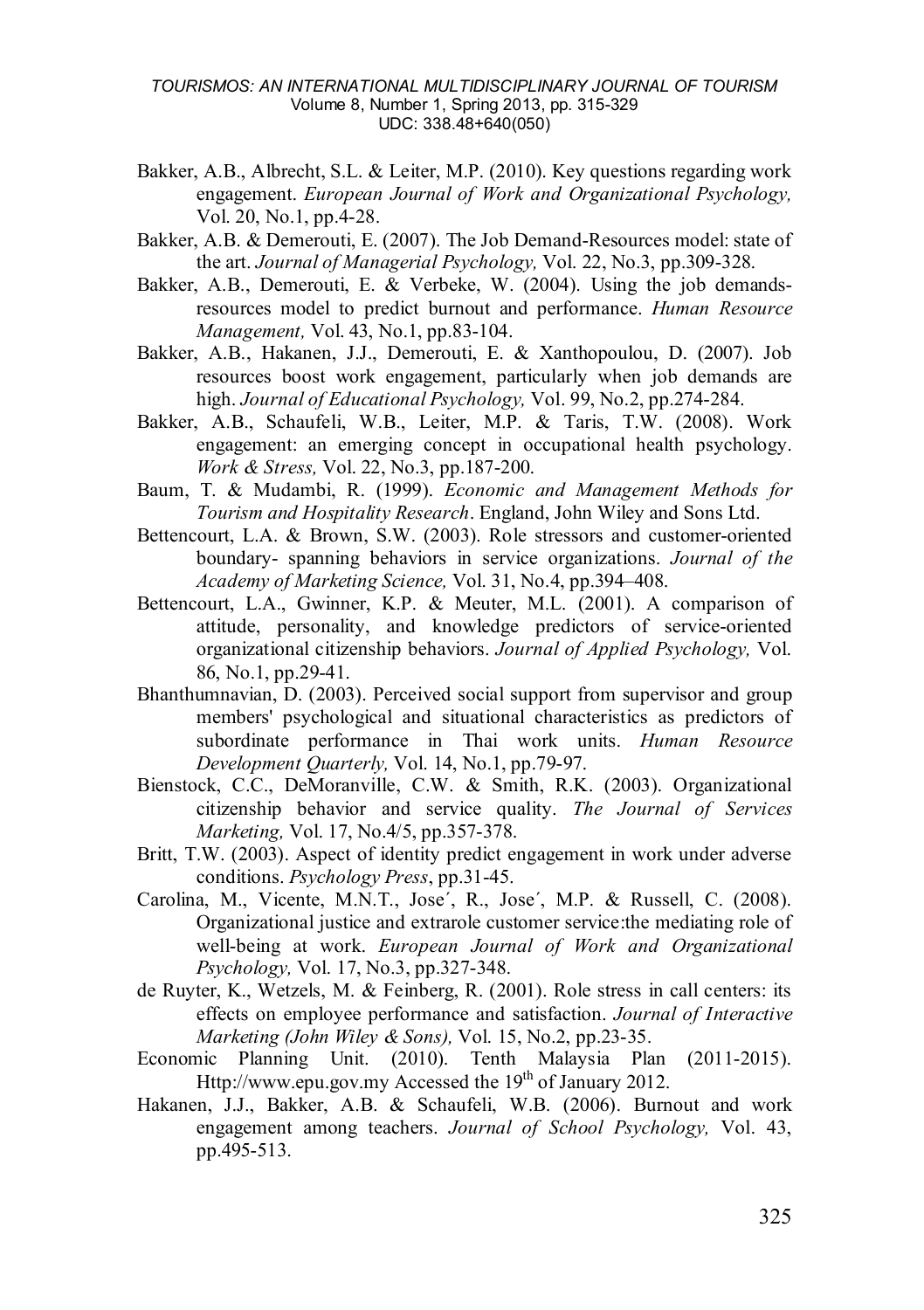- Halbesleben, J.R.B., Harvey, J. & Bolino, M.C. (2009). Too engagement? a conservation of resources view of the relationship between work engagement and work interference with family. *Journal of Applied Psychology,* Vol. 94, No.6, pp.1452-1465.
- Halbesleben, J.R.B. & Wheeler, A.R. (2008). The relative roles of engagement and embeddness in predicting job performance and intention to leave. *Work & Stress,* Vol. 22, No.3, pp.242-256.
- Hallberg, U.E. & Schaufeli, W.B. (2006). "Same same " but different? can work engagement be discriminated from job involvement and organizational commitment? *European Psychologist,* Vol. 11, No. 2, pp.119-127.
- Hartline, M.D. & Ferrell, O.C. (1996). The management of customer-contact service employees: an empirical investigation. *Journal of Marketing,* Vol. 60, No.4, pp.52-70.
- Hayes, D.K. & Ninemeier, J. (2007). *Hotel Operations Management,* 2nd ed. New Jersey, Prentice Hall
- He, Y., Lai, K.K. & Lu, Y. (2011). Linking organizational support to employee commitment: evidence from hotel industry of China. *The International Journal of Human Resource Management,* Vol. 22, No.1, pp.197-217.
- Hobfoll, S.E. (2001). The influence of culture, community, and the nested-self in the stress process: advancing conservation of resources theory. *Applied Psychology,* Vol. 50, No.3, pp.513-421.
- Hobfoll, S.E. (2002). Social and psychological resources and adaptation. *Review of General Psychology,* Vol. 6, No.4, pp.307-324.
- House, J.S. (1981). *Work stress and social support*. London, Addision Wesley.
- Kahn, R.L., Donald, M.W., Robert, P.Q., Snoek, D. & Rosenthal, R. A. (1964). *Organizational stress: studies in role conflict and ambiguity*. New York, John Wiley.
- Karatepe, O.M. & Olugbade, O.A. (2009). The effect of job and personal resources on hotel employees' work engagement. *International Journal of Hospitality Management,* Vol. 28, pp.504-512.
- Karatepe, O.M., Yavas, U. & Babakus, E. (2007). The effects of customer orientation and job resources on frontline employees' job outcomes. *Services Marketing Quarterly,* Vol. 29, No.1, pp.61-79.
- Kelly, J.P. & Richard, T.H. (1980). Role conflict, role clarity, job tension and job satisfaction in the brand manager position. *Journal of the Academy of Marketing Science,* Vol. 8, No.2, pp.120-137.
- Koyuncu, M., Burke, R.J. & Fiksenbaum, L. (2006). Work engagement among women managers and professionals in Turkish bank. *Equal Opportunities International,* Vol. 25, No.4, pp.299-310.
- Lee, Y.K., Nam, J.H., Park, D.H. & Lee, K.A. (2006). What factors influence customer-oriented prosocial behavior of customer-contact employees? *Journal of Services Marketing,* Vol. 20, No.4, pp.251-264.
- Ma, E. & Qu, H. (2011). Social exchanges as motivators of hotel employees' organizational citizenship behavior: the proposition and application of a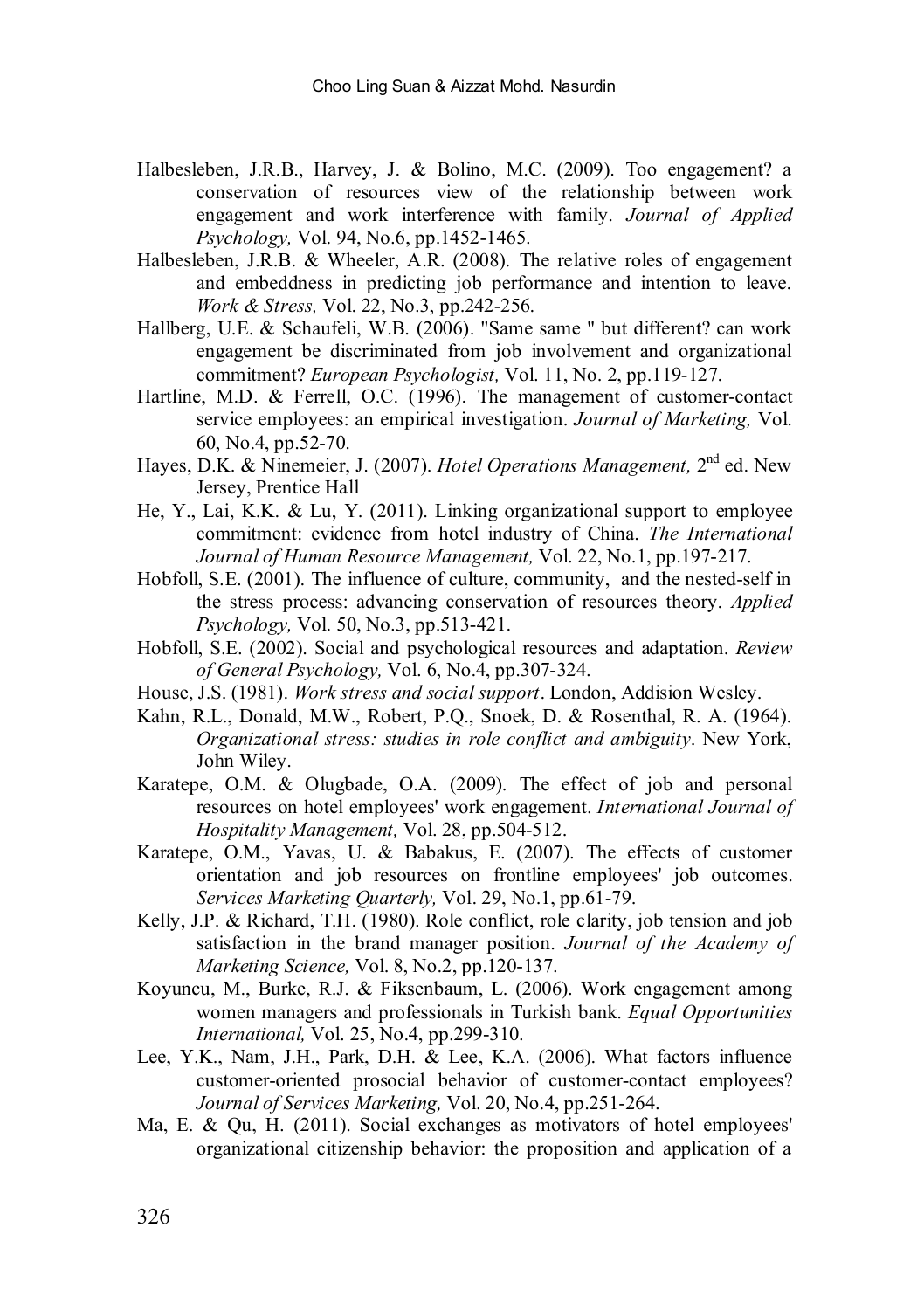new three-dimensional framework. *International Journal of Hospitality Management,* Vol. 30, No.3, pp.680-688.

- Markovic, S. & Raspor, S. (2010). Measuring perceived service quality using Servqual: a case study of the Croatian hotel industry. *Management,* Vol. 5, No.3, pp.195–209.
- Martinussen, M., Richardsen, A.M. & Burke, R.J. (2007). Job demands, job resources and burnout among police officers. *Journal of Criminal Justice,*  Vol. 35, pp.239-249.
- Mauno, S., Kinnunen, U. & Ruokolainen, M. (2007). Job demands and resources as antecedents of work engagement:a longitudinal study. *Journal of Vacation Behavior,* Vol. 70, pp.149-171.
- May, D.R., Gilson, R.L. & Harter, L.M. (2004). The psychological conditions of meaningfulness, safetly and availability and engagement of the human spirit at work. *Journal of Occupational and Organizational Psychology,*  Vol. 77, pp.11-37.
- Meredith, E.B.R. & Oriel, J.S. (2010). The relationship between charismatic leadership, work engagement, and organizational citizenship behavior. *The Journal of Psychology,* Vol. 144, No.3, pp.313-326.
- Ministry of Finance. (2011). Economy Report. Http://www.treasury.gov.my Accessed the  $6<sup>th</sup>$  of February 2012.
- Ministry of Information Communications and Culture. (2011). Revving up the tourism industry. Http://www.kpkk.gov.my Accessed the  $15<sup>th</sup>$  of August 2011.
- Parker, S.L., Jimmieson, N.L. & Amiot, C.E. (2010). Self determination as a moderator of demands and control: Implications for employee strain and engagement. *Journal of Vacation Behavior,* Vol. 76, pp.52-67.
- Robinson, P., Perryman, S. & Hayday, S. (2004). *The drivers of employee engagement*. Brington, Institute for Employment Studies.
- Salanova, M., Agut, S. & Peiro, J.M. (2005). Linking organizational resources and work engagement to employee performance and customer loyalty: the mediation of service climate. *Journal of Applied psychology,* Vol. 90, No.6, pp.1217-1227.
- Schaufeli, W.B. & Bakker, A.B. (2004). Job demands, job resources and their relationship with burnout and engagement: a multi-sample study. *Journal of Organizational Behavior,* Vol. 23, No.3, pp.293-315.
- Schaufeli, W.B., Bakker, A.B. & Salanova, M. (2006). The measurement of work engagement with a short questionnaire: a cross-national study. *Educational and Psychological Measurement,* Vol. 66, No.4, pp.701-716.
- Schneider, B. & Bowen, D.E. (1985). Employee and customer perceptions of service in banks: replication and extension. *Journal of Applied Psychology,* Vol. 70, No.3, pp.423-433.
- Siu, O.L., Lu, J.F., Brough, P., Lu, C.Q., Bakker, A.B., Kalliath, T., et al. (2010). Role resources and work–family enrichment: the role of work engagement. *Journal of Vocational Behavior,* Vol. 77, No.3, pp.470-480.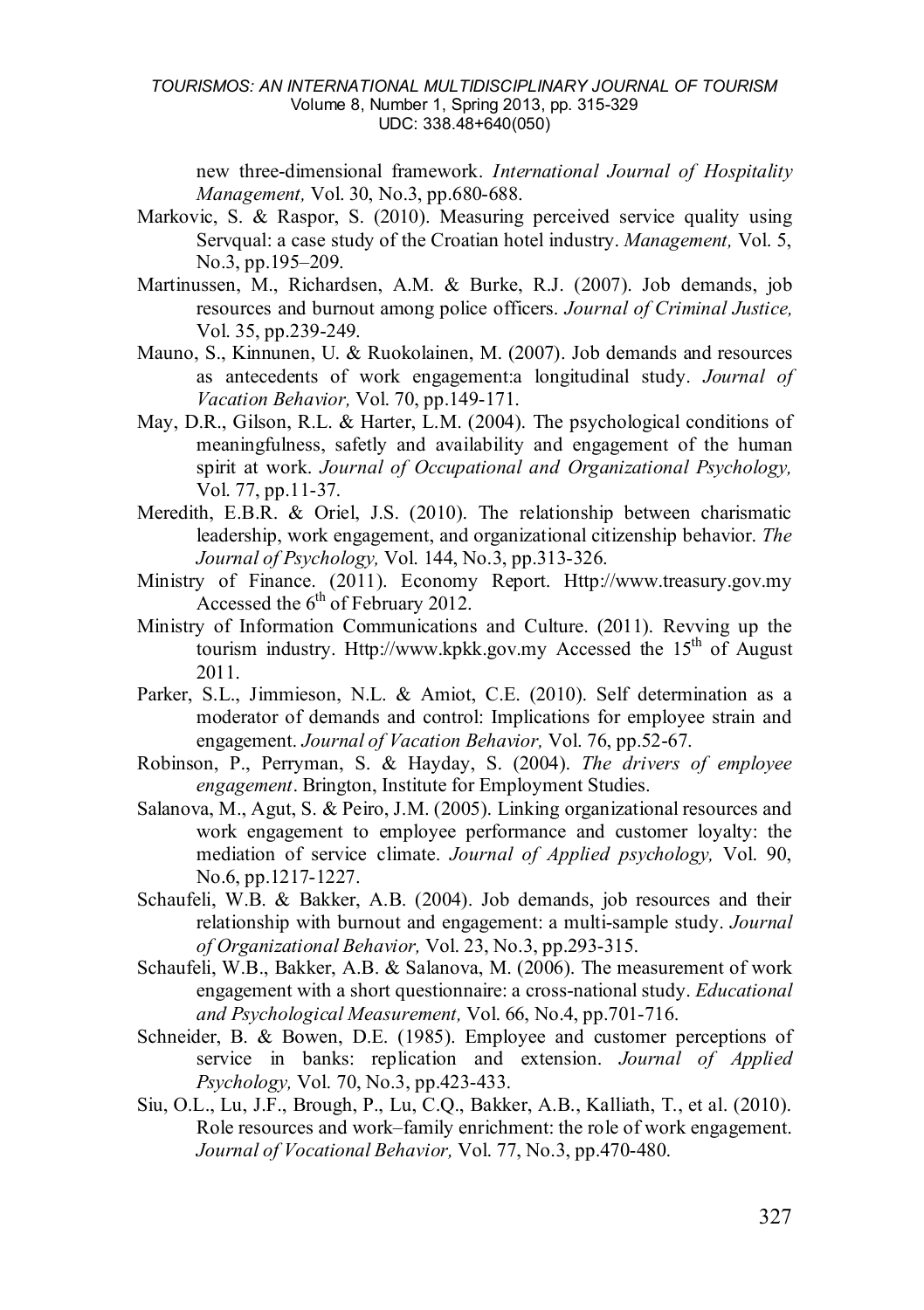- Terje, S., Göran, S. & Sander, S. (2011). Service quality and turnover intentions as perceived by employees: antecedents and consequences. *Personnel Review,* Vol. 40, No.2, 205-221.
- Tourism Malaysia. (2011a). Malaysia Hotels & Rooms Supply. Http://www.tourism.gov.my/facts\_figures/ Accessed the 16<sup>th</sup> of March 2011.
- Tourism Malaysia. (2011b). Tourist arrivals and receipts to Malaysia. Http://corporate.tourism.gov.my Accessed the  $17<sup>th</sup>$  of March 2011.
- Van der Doef, M. & Maes, S. (1999). The Job Demand-Control (-Support) Model and psychological well-being: a review of 20 years of empirical research. *Work & Stress,* Vol. 13, No.2, pp.87-114.
- Weigl, M., Hornung, S., Parker, S.K., Petru, R., Glaser, J. & Angerer, P. (2010). Work engagement accumulation of task, social, personal resources: a three-wave structural equation model. *Journal of Vacation Behavior,* Vol. 77, No.1, pp.140–153.
- Xanthopoulou, D., Baker, A.B., Heuven, E., Demerouti, E. & Schaufeli, W.B.  $(2008)$ . Working in the sky: a diary study on work engagement among flight attendants. *Journal of Occupational Health Psychology,* Vol. 13, No.4, pp.345-356.
- Xanthopoulou, D., Bakker, A.B., Demerouti, E. & Schaufeli, W.B. (2007). The role of personal resources in the Job Demands-Resource Model. *International Journal of Stress Management,* Vol. 14, No.2, pp.121-141.
- Xanthopoulou, D., Bakker, A.B., Demerouti, E. & Schaufeli, W.B. (2009). Work engagement and financial returns: a diary study on the role of job and personal resources. *The British Psychological Society,* Vol. 82, 183-200.
- Yang, J.T. (2010). Antecedents and consequences of job satisfaction in the hotel industry. *International Journal of Hospitality Management,* Vol. 29, No.4, pp.609-619.
- Yavas, U. & Babakus, E. (2010). Relationships between organizational support, customer orientation, and work outcomes: a study of frontline bank employees. *International Journal of Bank Marketing,* Vol. 28, No.3, pp.222-238.
- Yoo, D.K. & Park, J.A. (2007). Perceived service quality: analysing relationships among employees, customers and financial performance. *International Journal of Quality & Reliability Management,* Vol. 24, No.9, pp.908-926.

*SUBMITTED: JAN 2012 REVISION SUBMITTED: JUL 2012 ACCEPTED: AUG 2012 REFEREED ANONYMOUSLY*